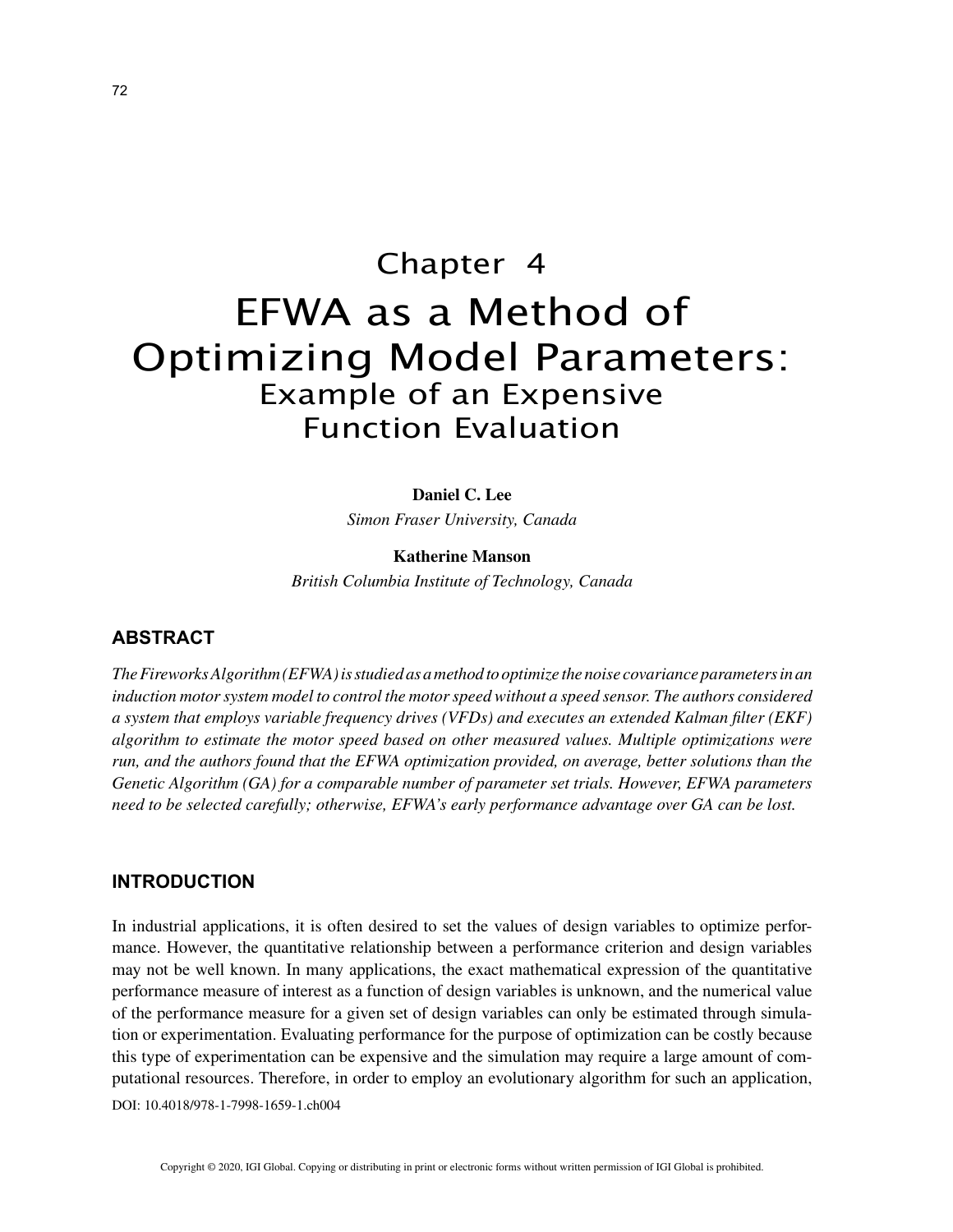one of the primary concerns is to obtain a good solution after a small number of function evaluations. In this chapter, the authors intend to exhibit use of the enhanced fireworks algorithm (EFWA) for such optimization (Tan, 2015; Zheng, 2013). The authors will present EFWA's performance for optimally choosing model parameters for controlling the speed of an induction motor. Industry uses induction motors (IMs) extensively to drive mechanical loads, so the optimization problem presented is a concrete, real-life example. Due to the high cost of evaluating the performance function, the focus of the chapter will be on how fast the algorithm improves the best candidate solution's performance as the number of function evaluations increases, rather than convergence to the optimal solution.

In order to convey the nature of the optimization problem, the speed control system for the induction motor will be explained for general audiences in the following section. The objective of speed control is to match the actual speed of the motor to the speed command schedule. When speed sensors are used, feedback control schemes can be employed; however, having speed sensors in the system has its disadvantages, and speed sensors are not installed in the example application being studied. Instead of measuring speed, it is estimated based on other measured values. The extended Kalman filter (EKF), a well-known technique to estimate the speed, was used for this purpose (Crassidis & Junkins, 2011). To apply the extended Kalman filter, the covariance values of the process and measurement noise are required for computation. These statistics are not known a priori, but they can be determined through experimentation or simulation as model parameters prior to the actual operation of the motor.

In the application to be presented in this chapter, the performance measure is the mean-square error in the motor speed estimate. To be specific, the performance objective function is the expected value of the square of the difference between the speed of the motor at a given time and the estimation of that speed computed by the estimator, which is a part of the system. Note that the speed of the motor is a randomly time-varying signal, and the mean-square error, as a function of the model parameters, is not known and can only be approximately evaluated through extensive simulation or experimentation. A natural method of estimating the performance value corresponding to a set of parameter values is to take the time average of the square of the difference between the actual speed and the estimator's estimation of the speed. Time averaging requires collection of many samples of the actual speed through experimentation or simulation, and this process can be costly. The next section will present more details on this point.

In earlier work, other researchers used a genetic algorithm (GA) to optimize covariance values as model parameters through simulation and experimentation (Shi et al., 2002). The objective of the authors' research was to gain more knowledge about the EFWA's performance for optimizing the model parameters for the induction motor's speed estimation.

It was found, as expected, that the best candidate solution's performance (the mean square error of motor speed for the example problem studied in this chapter) in the EFWA tends to eventually converge to the value to which the GA converges as the number of generations increases. An interesting observation was that for many different sets of algorithm parameter values, the EFWA's best performing solution tended to improve more quickly, in the initial few generations, than the GA's. The early improvement is important for applications with high function evaluation cost. In the following sections, detailed results are presented from the accumulated data obtained and the statistical significance of EFWA's faster improvement observed at early generations of the algorithms is analyzed.